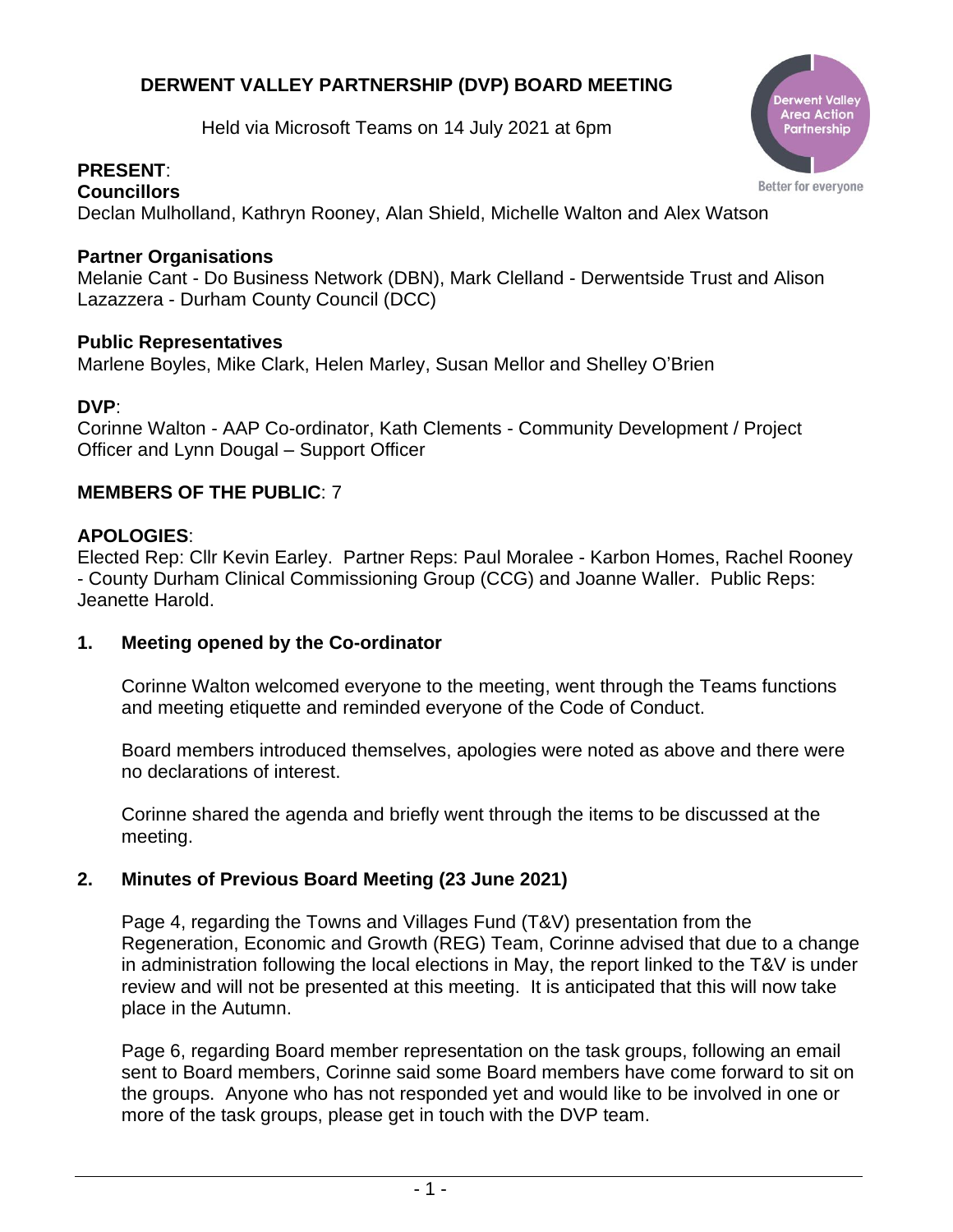Page 7, regarding funding from the PGT Discretionary Fund (PGTDF) to support the Eden Miners Centre, Cllr Shield (who declared an interest at the last Board meeting) asked if this could be considered for funding from the PGTDF.

Cllr Shield said the centre has fallen into disrepair with several issues including asbestos removal and the roof, therefore a significant amount of money needs to be spent on it and when completed, the building can become a community hub for the area.

He has spoken with John O'Connor (PGT Chair) who is supportive of this and also to Cllr Stelling who is willing to support any match funding, following the Board's approval, from his Neighbourhood Budget.

As the Roxy project had provided details and a breakdown of costs for the Board to make a decision on, Corinne said, for fairness and consistency, the same process should be applied to the Eden Miners Centre as no documentation on what is involved has been provided.

Cllr Shield said he will arrange for information to be made available for the Board to view. He also asked if there could be a general agreement in principle that the Board are prepared to support the refurbishment of the Eden Miners Centre subject to the information provided by the centre.

Shelley O'Brien said she would support the project and echoes Corinne's comments that we need to see what the overall plans/cost are before making a decision on funding it.

Ivan Jewell (Forum) asked in the chat facility if Leadgate can support both community facilities to be operational. Cllr Shield said they could, and that the Roxy will be an arts and culture venue for the North West Durham area and the Eden Miners Centre will be used as a community hub.

After further discussion/comments, it was AGREED in principle, subject to further information being supplied, to support the Eden Miners Centre with £3k from the PGTDF (and match funding being made by Cllr Stelling).

There were no further comments/matters arising and the minutes were AGREED.

# **3. DVP Funding Processes 2021/22** (deferred from 23 June Board meeting)

Corinne outlined the report, that Board members had received prior to the meeting, which covered the budget process, budget allocation and options and Board member involvement in the Task Groups.

All AAPs have several budgets to administer during the 2021/22 financial year which includes: Area Budget (AB) of £244,902, Towns and Villages Improvement Fund (TVIF) of £210k and Holiday Activities with Healthy Food Fund (HAHF) approx. £36k. AAPs have flexibility in how they manage their budgets and the timescales involved, however £125k of the AB must be committed by 31 March 2022.

The Board agreed, in March, to fund a further 2 editions of the Derwent Valley NEWS from the 2021/22 DVP AB at a cost of £9k. Therefore, the AB for 2021/22 is £235,902.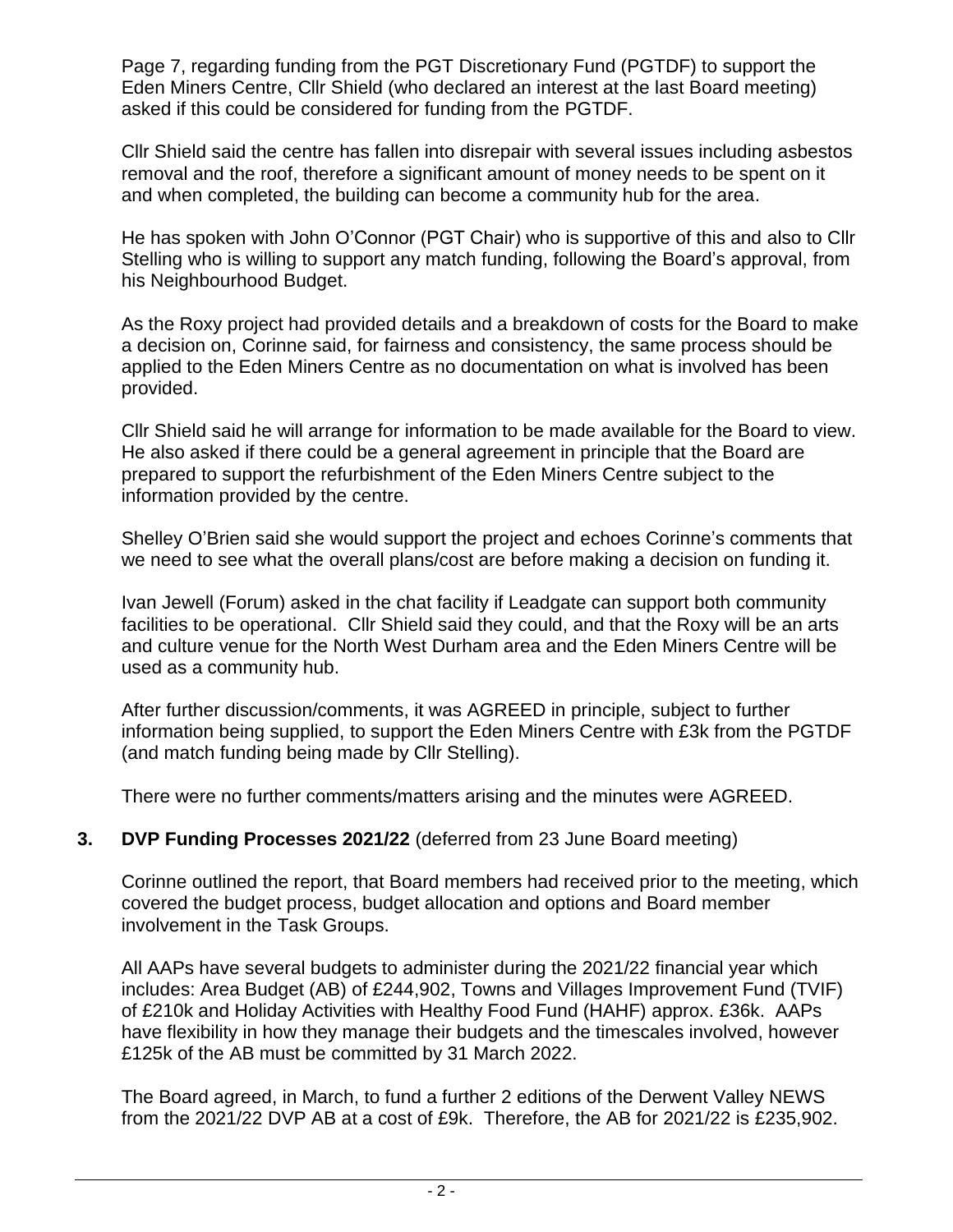In 2019, the Board agreed to set up a funding subgroup that would review the DVP budgets and make recommendations to the Board as to how, and within what timescales, each budget would be allocated. The group met in March 2020 but unfortunately due to the pandemic no further meetings were held and subsequently all budgets were amalgamated into one Covid-19 Recovery fund. The Board could decide to reconvene this group with the group having the same remit as previously.

The funding subgroup also discussed the need for more Board members to be involved in one or more of the 3 task groups, as it was felt that their input would be beneficial to the overall Board decision making process. As per the comments under **Item 2, Minutes of Previous Board Meeting** above, this has been followed up and responses from Board members have been received.

The Board were asked to consider the following options, for allocating the 2021/22 AB of £235,902:

- 1. To undertake one largescale project call out. Received applications would be initially reviewed for eligibility by the DVP Team and then reviewed by the DVP Funding Subgroup for recommendation to the Board as appropriate.
- 2. To allocate an equal share of the AB to the three Task Groups (Employment, Enterprise and Training, Environment and Health and Wellbeing) so three separately themed 'project call outs' can be undertaken. Received applications would initially be reviewed by each respective Task Group against their action plan, and recommended proposals from each group would be passed to the DVP Funding Subgroup for comment/recommendation to the Board as appropriate.

The Board then discussed the report, and the following comments were noted:

- ➢ When the funding subgroup was set up, the DVP had many different funding pots all with different criteria to manage. However, as the different budgets for this year have been amalgamated into one, with exception to the TVIF and HAHF funds, it may not be necessary to reconvene the group at the present time and could be considered again in the next financial year.
- $\triangleright$  Given the limited number of staff within the DVP Team and the number of groups that would be managed, eg funding subgroup, 3 task groups and a newly created TVIF group, it was felt that too many groups is likely to make it difficult for the team to administer.
- $\triangleright$  There is a small restriction in part of the AB in that £25k should include projects relating to OPSIF and £100k relating to Community Recovery.
- $\triangleright$  The 3 task groups have worked well in the past and as they have devised their individual action plans that have specific themes and targets, including covid recovery, it was suggested that each task group is given an allocated amount of money and have their own call out.
- $\triangleright$  A combination of both options would be a good model.
- ➢ Option 1 and/or combining both options is likely to require a significant amount of time from everyone involved.
- $\triangleright$  To keep part of the AB in reserve for any emerging projects or for an event and to share the remainder across the 3 task groups.
- $\triangleright$  The Board will still have a role to play with both options, as the subgroup or the task groups will be making recommendations on which projects to support. The project proposals will be presented to the Board, at a Board meeting, who will have the final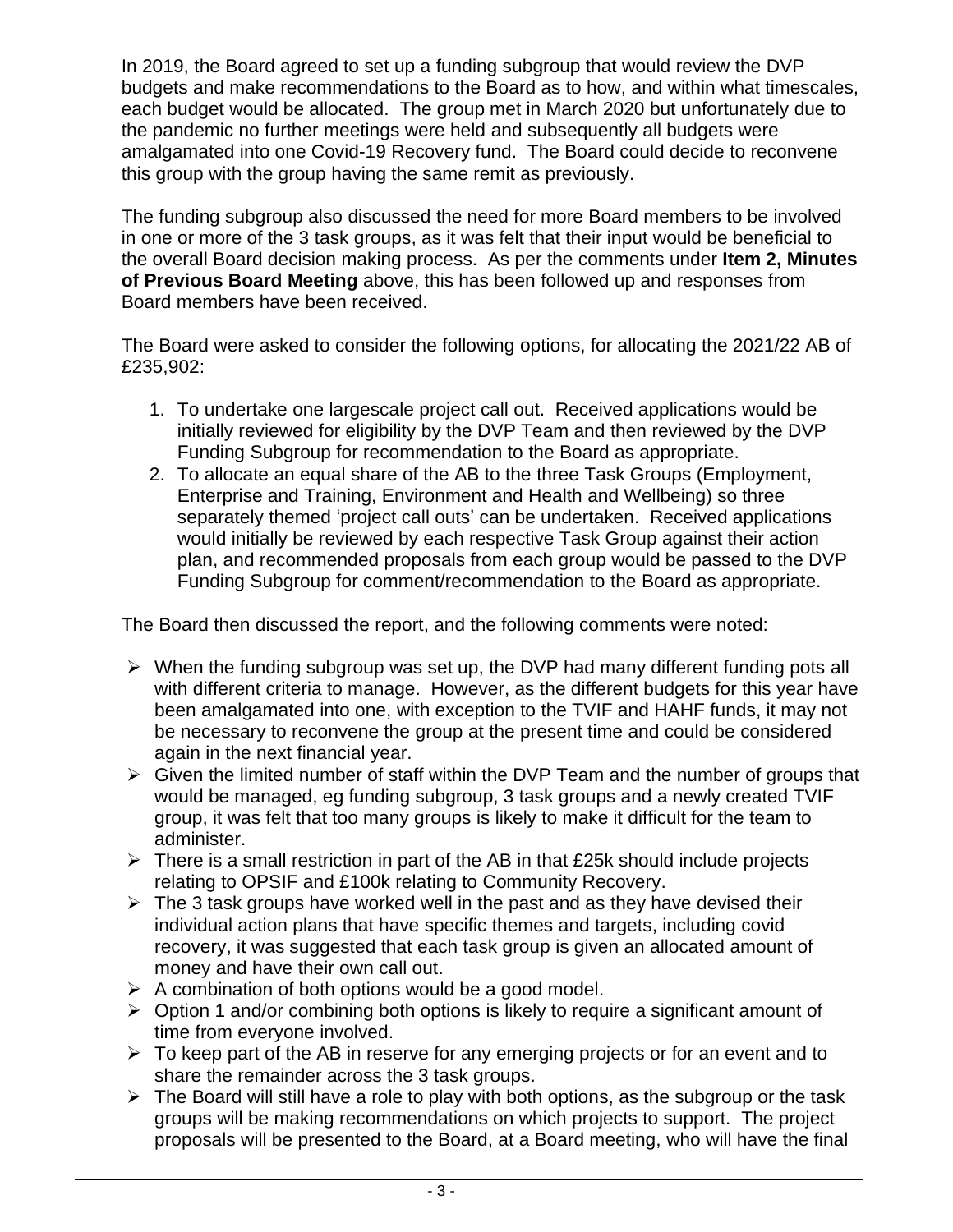decision on which projects to support or reject.

- $\triangleright$  It was suggested that there should be flexibility around the funding within the task groups as a good project may be rejected if it is deemed too costly or a task group may struggle to get suitable projects and unable to spend their allocation.
- $\triangleright$  Allocating a set amount to each task group gives them a boundary in which to work, however it may be that some groups are over subscribed and others under subscribed. The onus would then be on the Board to decide on which projects would be supported or not.
- $\triangleright$  To make everyone aware when task group meetings are being held, the dates of the meetings will be added to the calendar on the Derwent Valley Life website.

The Board AGREED to Option 2 – allocating an equal share of the AB to each of the 3 task groups and each task group to have a separately themed project call out.

# **4. DVP Task Group Update**

Corinne gave an update on the 3 task groups.

# *Employment, Education and Training (EET) – Chair: Mike Clark*

Since the group reconvened earlier this year, they have focused on their delivery plan and have identified key areas for project development for 2021/22:

- support for those furthest from the labour market into employment including the provision of training and skills development
- support the business, hospitality, leisure and visitor sectors in their recovery from the impact of Covid-19

Corinne said that all task group meetings are being held via Microsoft Teams until further notice. It is hoped that face to face meetings can resume in the Autumn.

Rosemary Morris (Forum) said that she has attended Council meetings face to face and had to do an LFD test prior to attending the meetings. She wonders if this could be standard for all DCC related meetings.

Cllr Walton commented in the chat facility that she has taken an LFD test for every meeting but has not been asked whether she has done one.

Alison Lazazzera said that it is recommended that anyone attending a DCC meeting (including Board meetings) takes an LFD test prior to attending. It is not mandatory but DCC are encouraging LFD tests to be taken and are reviewing the situation regularly.

# *Environment (Enviro) – Chair: Ann English and Vice Chair: Rosemary Morris*

Since the group reconvened earlier this year, they have focused on their action plan and have identified key areas for project development for 2021/22:

- Environment, transport, resource use and air quality
- Nature, woodlands and habitats
- 'Green' employment, training and skills opportunities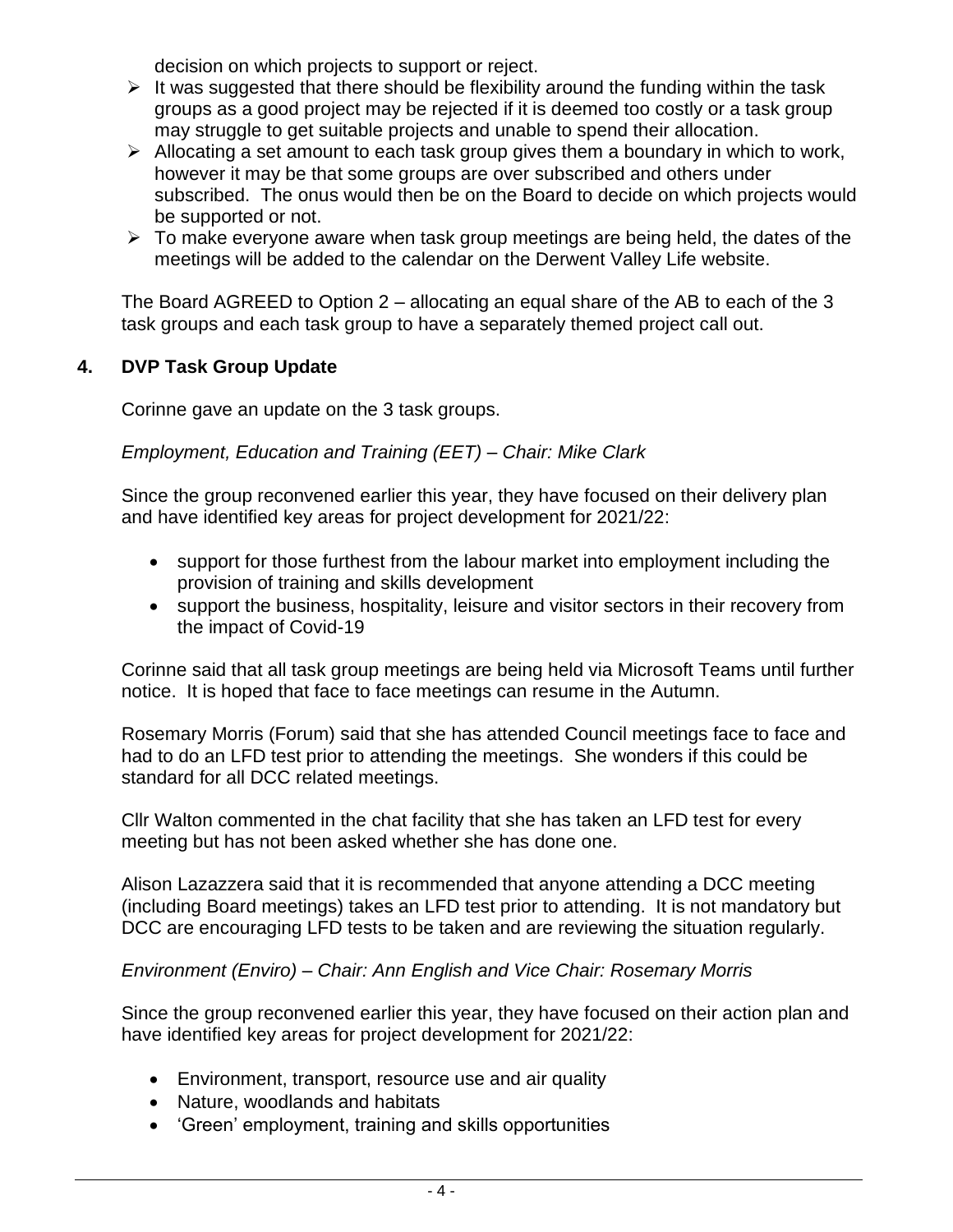• Overarching theme of 'Research and Data' to inform project development and delivery linked to partner strategies, action plans, research and available data

# *Health and Wellbeing (HAWB) – Chair: John O'Connor*

Since the group reconvened earlier this year, they have focused on their action plan and have identified key areas for project development for 2021/22:

- Mental health
- Suicide Prevention
- Social Isolation
- Bereavement Support

Copies of the full delivery/action plans are available upon request.

Ann English (Forum) said that some time ago the Board discussed defibrillators and that a map showing their location would be made available as well as an App and wondered if there was an update. Corinne suggested that Kath Clements and John O'Connor discuss this with Ann separately as they have been liaising with the North East Ambulance Service (NEAS).

Mark Clelland said there is an App called 'Staying Alive' that lists all the available defibrillators that have been registered in the area. Defibrillators have to be registered with NEAS and the App shows the location, address and access.

Kath Clements commented in the chat facility '*There's a national database called the Circuit which is expected to be launched this year. Currently several Ambulance Trusts have adopted but we've been awaiting from NEAS'*.

If anyone wishes to join one or more of the task groups and receive updates on the work of the task groups, please get in touch with the DVP Team at [dvaap@durham.gov.uk](mailto:dvaap@durham.gov.uk) and they will be added to the distribution list.

# **5. Towns and Villages Improvement Fund Report**

Corinne outlined the report, that Board members had received prior to the meeting, that sets out the scheme criteria, resources available, support from DCC's REG service and creating a TVIF group. (A copy of the full report is available upon request.)

Each AAP will receive £210k to support local projects with the aim of improving towns and villages. All councillors across the county have an additional £10k to their Neighbourhood Budget that can be used to enhance their local area.

The DVP will have the flexibility to be innovative but within the criteria established for this funding which project proposals must meet at least one of the stated criteria.

As well as the criteria, other points to note included:

- the fund can be used for both capital and revenue projects
- projects should have a level of sustainability with no expectation of long-term support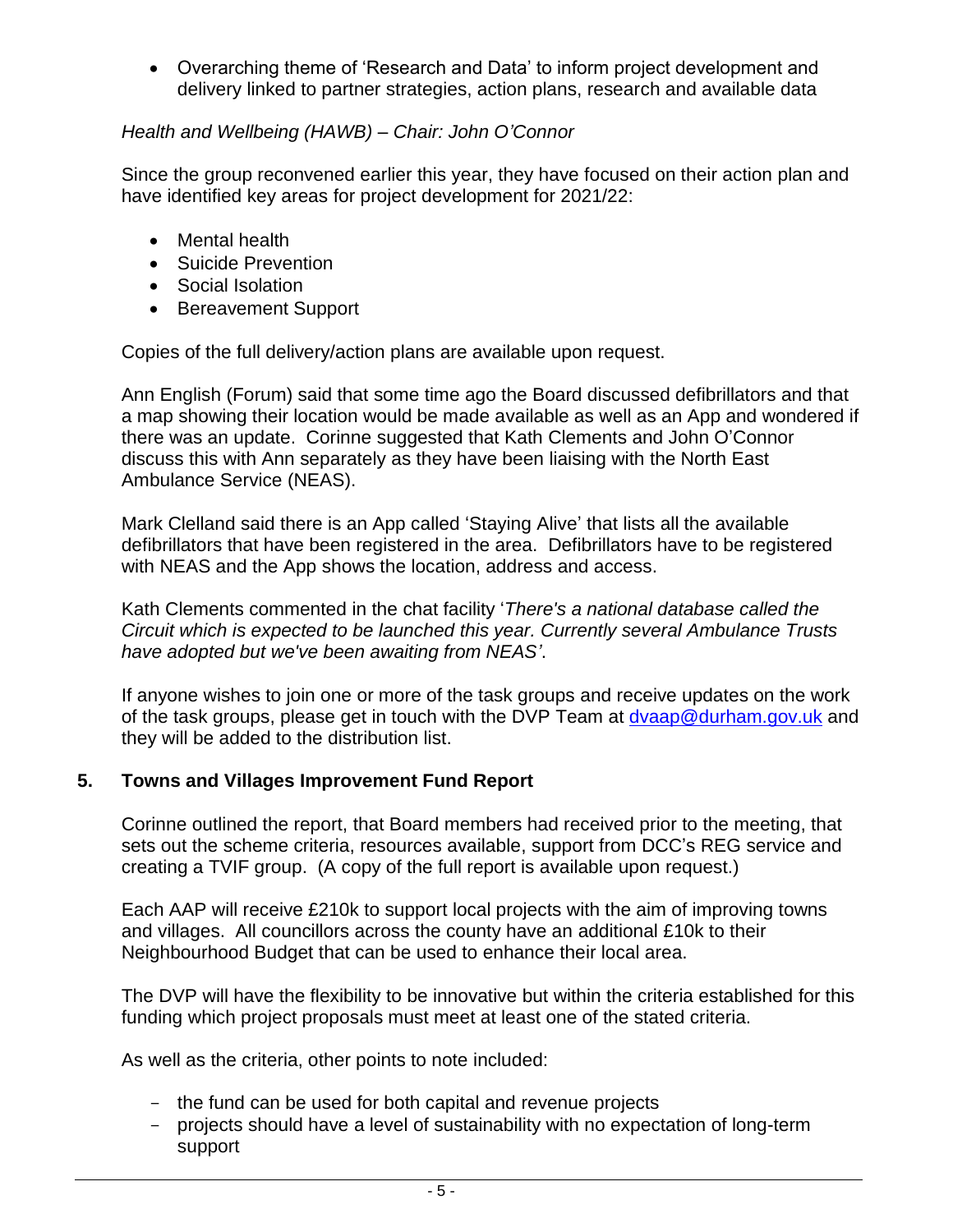- the fund can be spent over  $1 3$  years
- engagement events may be held with communities to identify how the money could be allocated, these may take place either face to face, online or a hybrid of both
- capping feasibility studies to a maximum of £30k
- projects supported should have a minimum contribution from this fund of £10k and have a match funding rate of at least 30%
- bids for Town and Villages funding will be made through the established AAP funding process
- additional staff have been redeployed centrally and will support the AAPs

The REG Team are committed to supporting the AAPs with identifying larger scale regeneration needs and opportunities and they will be attending a future Board meeting to discuss the fund and support available in more detail.

As the Consett Destination Development Plan (CDDP) has been on hold for some time, the Board may wish to merge the CDDP group with a new 'Towns & Villages' group given that some of the criteria is similar, particularly around the local tourism/visitor offer.

Corinne said that Kathryn Watson in DCC's Digital Team is planning to send in a proposal for the introduction of Wi-Fi into Consett Town Centre. They have already delivered projects in Barnard Castle, Bishop Auckland and Chester le Street and this could be an opportunity for us to link in with the Consett Town Centre proposal and add value to the project.

Cllr Watson said he gets a lot of complaints about the town centre and some villages being run down and not maintained properly and wondered if the TVIF could be used to employ 2 people over the 3 years to help make a difference in the area, e.g., a handyperson to spruce up, ensure maintenance is carried out, a point of contact for issues, etc. Corinne said the fund can be used for revenue costs such as salaries, as well as capital costs.

John O'Connor (Forum) commented in the chat facility '*What about funding a T & V position to attract large sums of external money into area to deliver existing Masterplan. There will be no Levelling Up funds for DV area, so we need to source bigger sums of money to make a difference.*'

Mike Clark commented in the chat facility '*Since DCC and the local MP decided to prioritise other areas for a levelling up fund bid taking that opportunity away from the area - can we have an update on the allocated £1m fund for Consett announced by the council before the last election in May?*'

Corinne said the proposals linked to the £1m for Middle Street are under review by the new joint administration and once this has been completed, we will share that information.

Cllr Walton said regarding the funding of salaries, there is scope to have a neighbourhood warden and although there are neighbourhood wardens, she said she has not seen any in Consett and suggested this would be a good area to focus on. She also said that she attended a meeting with Kathryn Rooney, Alex Watson and the REG team about the £1m project and subsequently the report has gone to the Portfolio Holder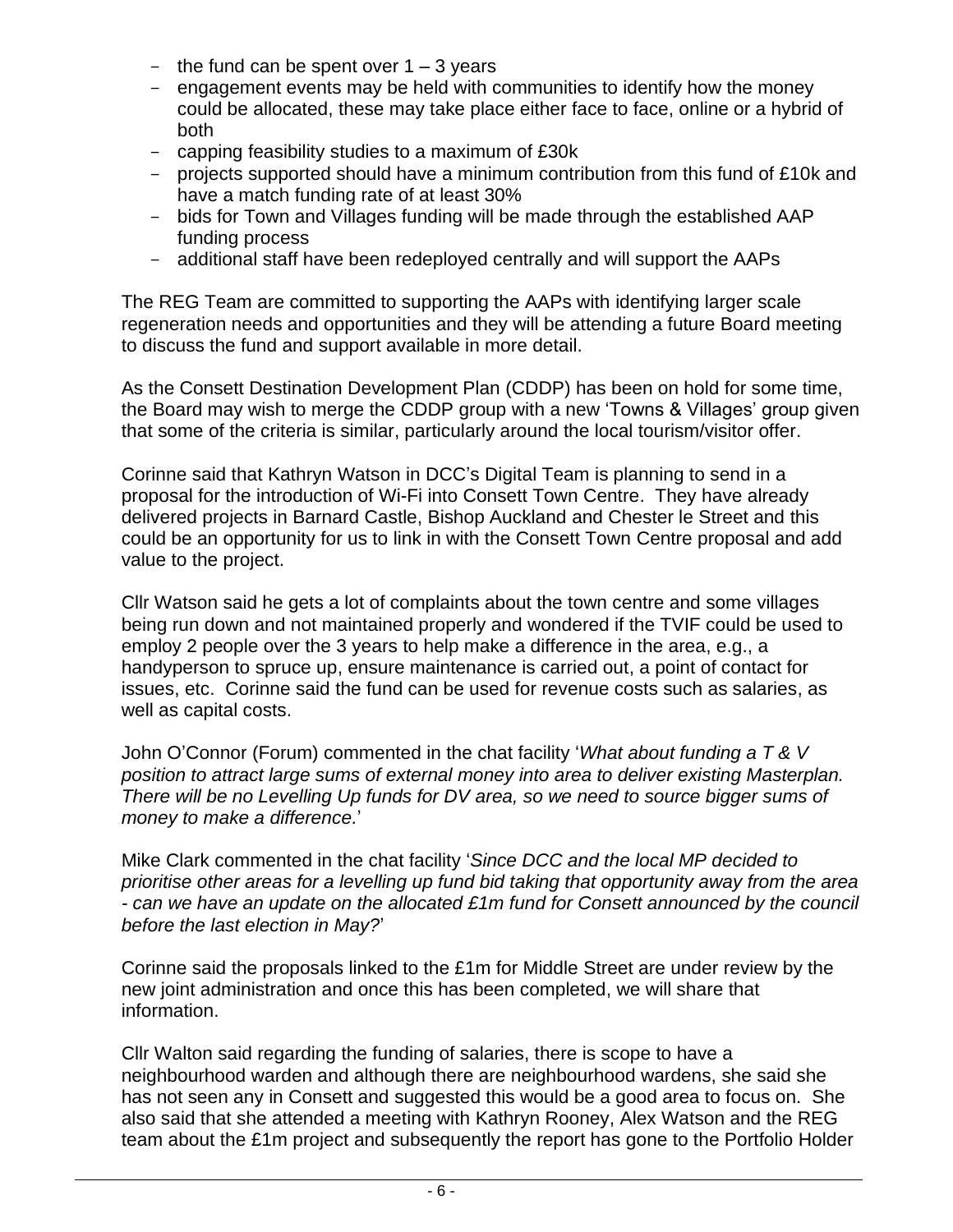for REG. She said she wanted to reassure everyone that they are pushing to getting that information and will give an update as soon as she can.

Cllr Shield said he has stressed to the Clean and Green Team that some areas are not being addressed properly and that these issues should be resolved by that team. As people are already paying for these services through their council tax, councillors' are likely to get a lot of 'earache' from the communities they serve when they hear that money is being used to employ someone to do a similar job.

Cllr Watson said that the Clean and Green team do not have the manpower to carry out all the work and said that this is something that the public should be consulted on.

Cllr Shield said that it is not just a lack of manpower but in the scheduling and coordination of the work and although he would support such an initiative, he would be cautious about committing money to something that should be done already.

Corinne said that once we are able to consult with communities, we will get a breadth and feel for what is needed in both the town centre, and the outer lying villages.

Shelley commented in the chat facility that *'she feels very strongly people need to be consulted on this particular pot of money, we have a duty as a Board to ensure it is spent with their views in mind.'*

Melanie Cant commented in the chat facility '*Although I would like to see our town centres well maintained I do agree with Alan regarding the public will be asking why this isn't maintained by DCC. Surely this is what we pay council tax for?*'

Marlene Boyle said in Consett town centre people should be discouraged from feeding the pigeons. The street furniture is covered in pigeon droppings and no matter how much money is spent in Consett, people will not be able to use the seating areas and other spaces and suggested that signs should be put up to deter people from feeding them.

Corinne asked the Board to consider setting up a TVIF subgroup to take forward this area of work as it would not be through the work of the 3 task groups, although there will be some cross cutting links. She also suggested that the Board consider merging the CDDP group into the TVIF group as the plan has links to the TVIF. Also, as there is no funding aligned to the CDDP, incorporating the 2 groups would give the plan access to funding.

The TVIF group would take the lead on the consultation and engagement events with the public and they would also make recommendations on the types of projects to support, which would then go to the Board to make the final decision.

Corinne said membership of the TVIF group could consist of Board members, key partners and a REG representative. She also said we would be looking to set up an initial meeting shortly to discuss the preliminaries in readiness for when the full update from REG is available.

The Board AGREED to set up a TVIF group and incorporate the work of the CDDP into the TVIF group.